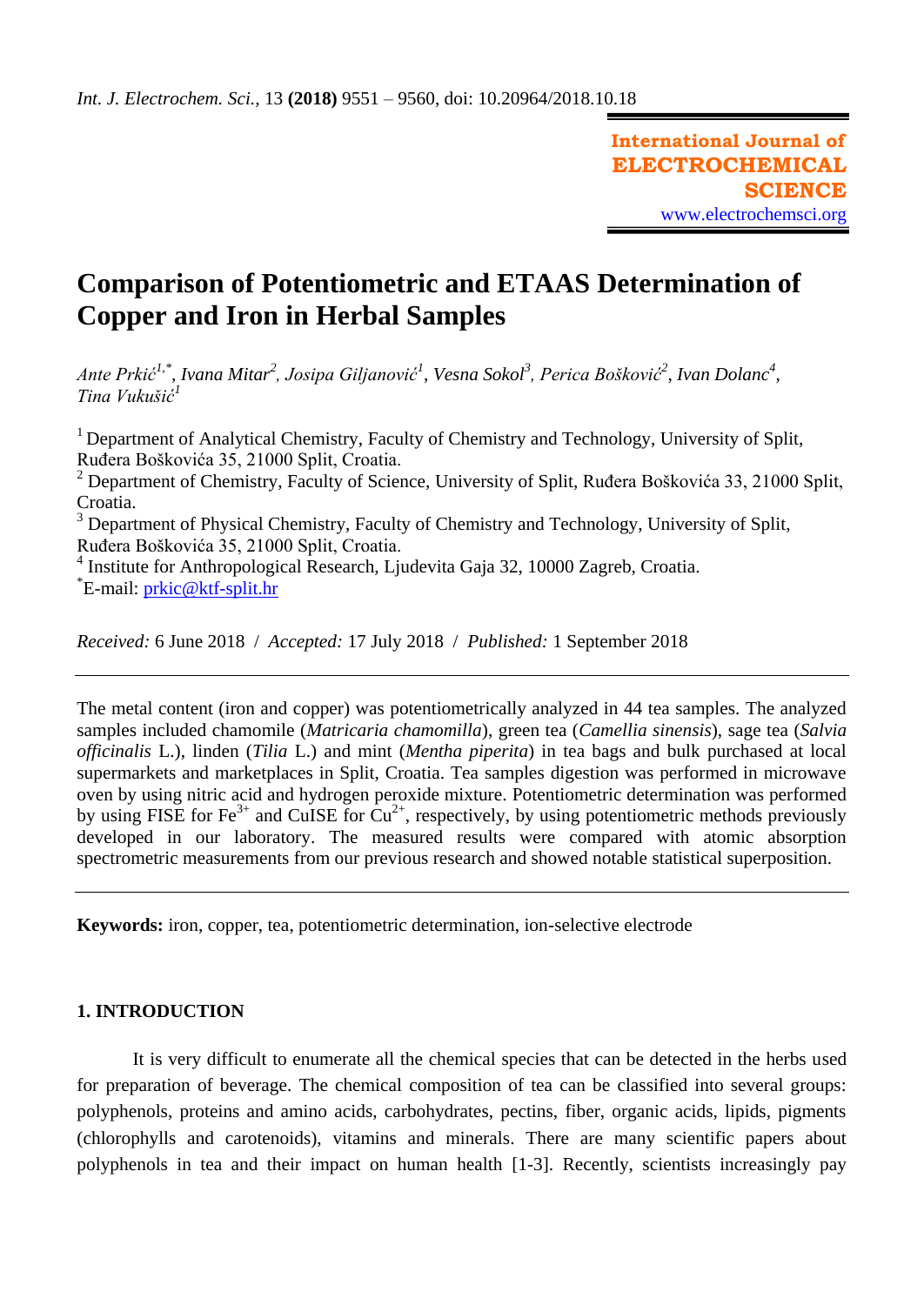attention to the determination of metals in tea. Although the metals in tea are less represented than other chemical species, their level of intake by living organisms is particularly important, especially when it comes to metals that are highly toxic and accumulate in organisms such as cadmium, lead and mercury. Elements, that are considered as biogenic, can be found in tea in significant amounts are fluoride, potassium, calcium and magnesium, while manganese, iron, and phosphorus, copper and nickel, sodium, boron, and molybdenum can be found in small amounts[4]. Most of studies concluded that essential metals can produce toxic effects when the metal intake is in high concentrations, whereas non-essential metals are toxic even in very low concentrations [5]. Polyphenols in tea are able to complexing cations and may be used as excellent chelating agents. The large number of phenolic hydroxyl groups provides a great number of potential active complexation sites [4]. The evaluation of metals in tea is of great importance considering the potential health risk to habitual tea drinkers if the quantity of these metals is not within the safe limits [6]. The tea-consuming manner has significantly changed in the past few decades by making tea more available through instant formulations such as packed tea, powdered tea, and both bottled and canned tea. Tea is widely consumed around the globe because of its aroma, taste, smell, variety of types and most especially due to its multiple healthpromoting effects [6]. Frequent and prolonged intake of metals through tea leads to the chronic accumulation of metals which causes various health problems [5].

The aim of this study is to find a simple method for monitoring a concentration of essential (Fe and Cu) metals present in various brands of herbal teas: chamomile (*Matricaria chamomilla*), green tea (*Camellia sinensis*), sage tea (*Salvia officinalis* L.), linden (*Tilia sp.* L.) and mint (*Mentha piperita*) in tea bags and bulk purchased at local supermarkets and marketplaces in Split, Croatia. Iron is an essential element for humans and animals and is also an essential component of hemoglobin for oxygen transport [7]. The level of iron (overload or deficiency) in blood is associated with the incidence and severity of microbial infection [8]. Copper is an essential to the function of many key enzymes but can be toxic at excessive levels as well as iron [9]. Concentrations of iron and copper have been studied in our previous research using electrothermal atomizer atomic absorption spectrometry (ETAAS) and flame atomizer atomic absorption spectrometry (FAAS) [10-12]. It is very important to find a simple method for monitoring the metal concentrations in daily intake of food and drink.

In this paper we have analyzed iron and copper contents in five different plants using a very simple potentiometric method with ion-selective electrodes. It could be said that this work represents our efforts for developing and applying new potentiometric methods which are very useful, inexpensive and, above all, very simple for use [13,14].

Fluoride ion-selective electrode (FISE) was used for determination of iron based on the formation of  $FeF^{2+}$  complex in acidic solution as described in previous research [14]. Copper ionselective electrode (CuISE), Orion, was used for determination of copper. These results were compared with our previous research using ETAAS and FAAS atomic absorption spectrometric measurements with the same samples [10-12].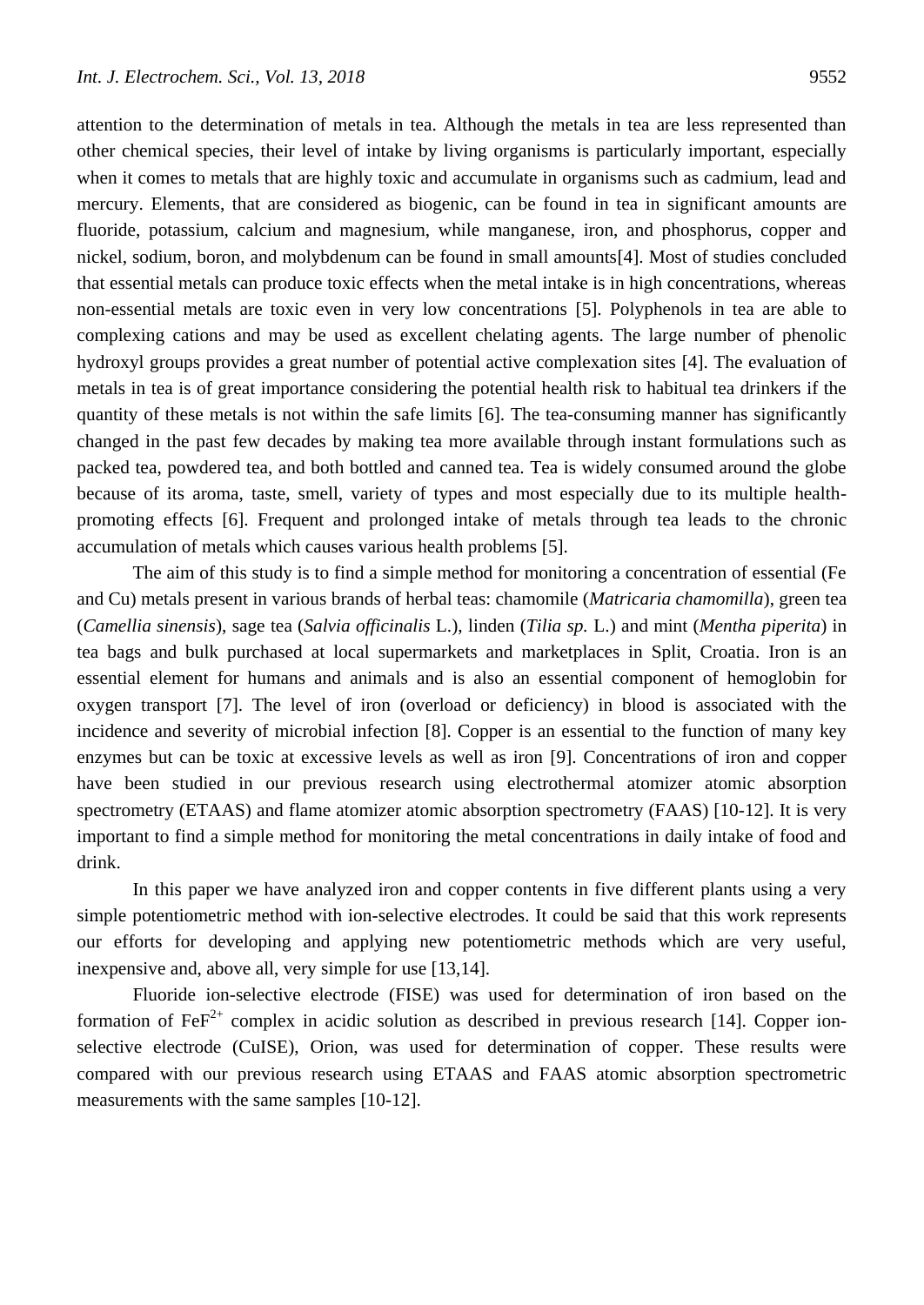## **2. EXPERIMENT**

#### *2.1. Reagents and chemicals*

All needed solutions were prepared by solving a certain amount of chemicals in ultrapure water. Ultrapure water (declared conductivity of 0.04  $\mu$ S cm<sup>-1</sup>) was prepared by Millipore Simplicity (USA). The following chemicals were used: Sodium nitrate,  $NaNO<sub>3</sub>$ , p.a., Sodium acetate, CH<sub>3</sub>COONa, p.a., Sodium hydroxide, NaOH, p.a., Acetic acid, CH<sub>3</sub>COOH, p.a., Copper (II) nitrate×3 H<sub>2</sub>O, p.a., Iron (III) nitrate×9 H<sub>2</sub>O, p.a., perchloric acid, p.a. which were obtained from Kemika (Croatia).

The ionic strength of buffer solutions was adjusted by dissolving a needed mass of NaNO<sub>3</sub> to reach the value of 0.1 M.

Tea samples digestion was described in our previous research [10-12].

# *2.2. Apparatus*

The indicator electrode used was a combined fluoride ion-selective electrode (FISE) DC219 purchased from Mettler Toledo (USA) and copper ion-selective electrode (CuISE) Orion 94-29A from Orion (USA). Reference electrode used for both measurements was Orion 90-02 double junction reference electrode (Orion, USA). Potentiometric measurements were conducted in the double-wall glass vessel and the data were recorded with a millivoltmeter (Seven Excellence Mettler Toledo, USA) connected to a personal computer.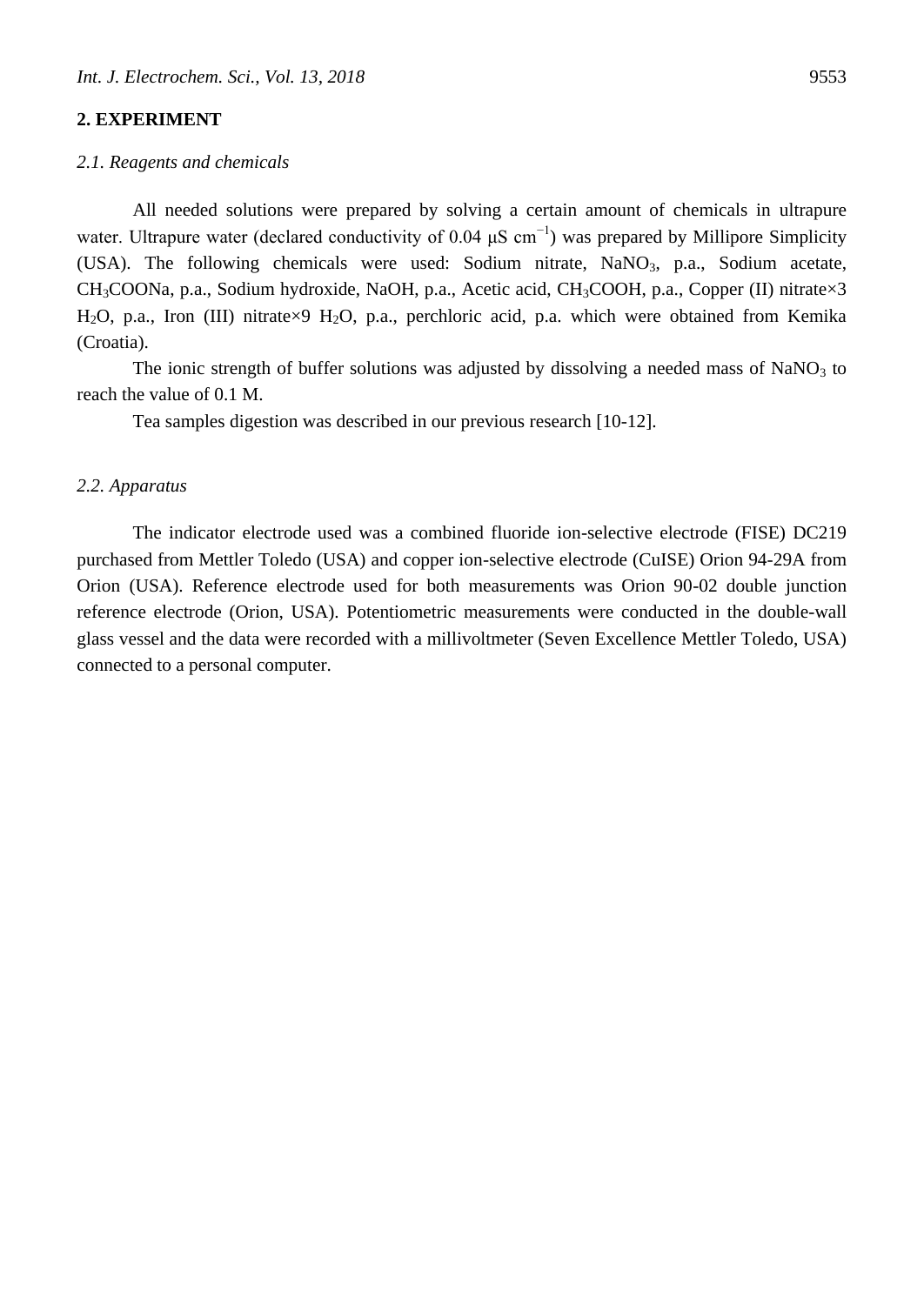

<span id="page-3-0"></span>**Figure 1.** Response of FISE and CuISE for iron at  $pH = 3.0$  and for copper ions at  $pH = 4.75$ 

[Figure 1](#page-3-0) provides a response of FISE used in our experiment to  $Fe^{3+}$  at  $pH = 3.0$  and response of CuISE to  $Cu^{2+}$  at pH = 4.75.

Standard metal solutions were prepared by dissolving a required mass of iron and copper salts in ultrapure water, respectively 0.01 M  $Cu^{2+}$  and 0.1 M Fe<sup>3+</sup> solutions were used for construction of the calibration curves by successive dilution method by certain pH solution (3.00 for iron ions and 4.75 for copper, respectively) with constant ionic strength, figure 1.

Potential change of 25.15 mV per decade of iron concentration, with correlation coefficient of 0.9961 and potential change of 29.61 mV per decade for copper concentration, with correlation coefficient of 0.9955 were recorded which is very much in line with theoretical Nernstian slope for divalent ions.

LOD (limit of detection), LOQ (limit of quantification) for iron and copper standard solutions used for preparing calibration curves were calculated using the following equations:

$$
LOD = \frac{3\sigma}{S} \qquad \qquad LOQ = \frac{10\sigma}{S}
$$

where:

*σ* means standard deviation of the slope of calibration curve for each metal,

*S* means slope of calibration curve for each metal.

Calculated limit of detection (LOD) for iron is  $4.34 \times 10^{-6}$  mol L<sup>-1</sup> and limit of quantification (LOQ) is 7.31×10<sup>-6</sup> mol L<sup>-1</sup>. LOD for copper standard solution is  $2.69\times10^{-7}$  mol L<sup>-1</sup> and LOQ is 4.60×10<sup>-7</sup> mol L<sup>-1</sup>. Linear range for iron is  $4.9\times10^{-6} - 8.0\times10^{-2}$  mol L<sup>-1</sup> and for copper is  $3.0\times10^{-7}$  $1.0\times10^{-2}$  mol L<sup>-1</sup>.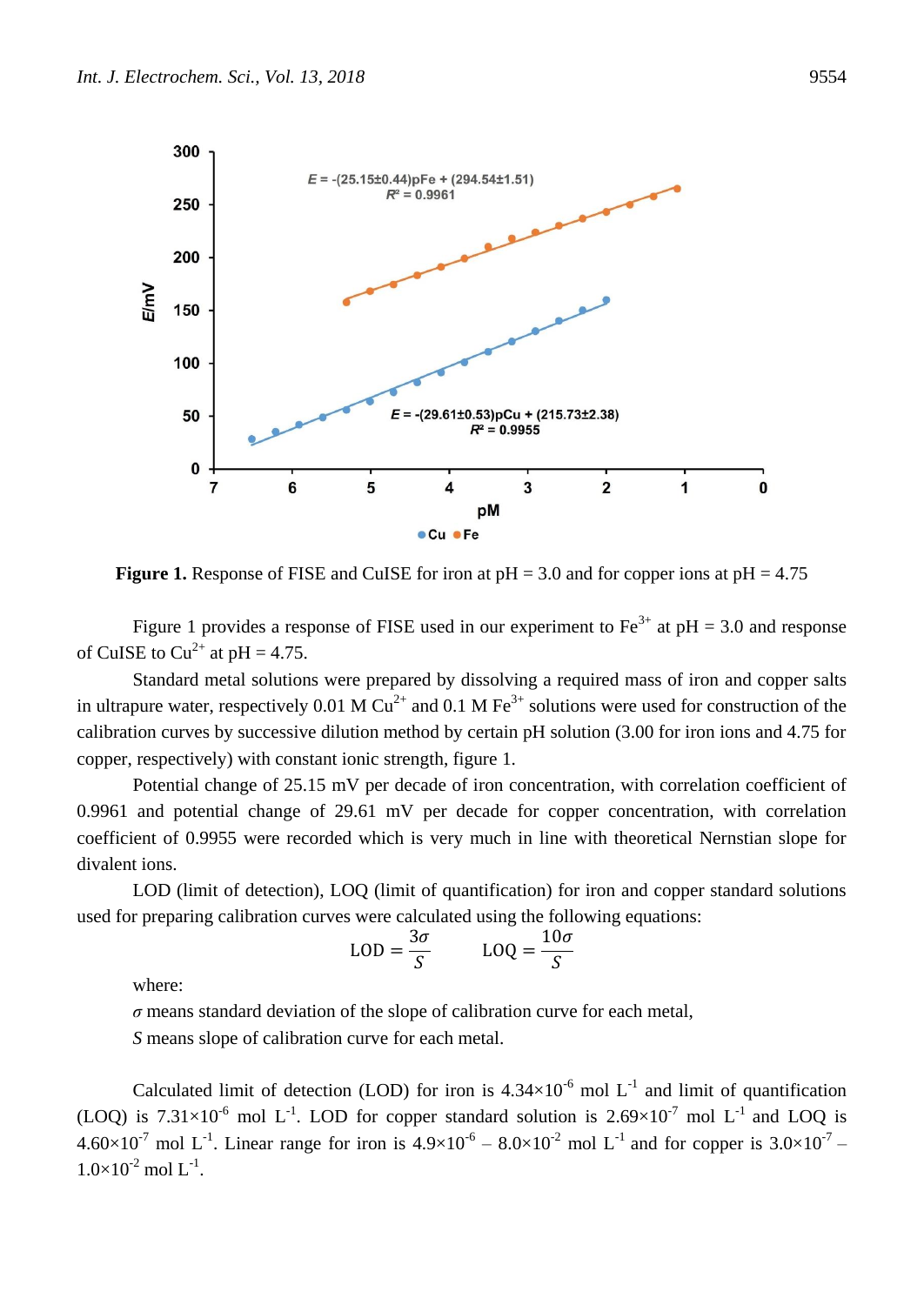# *2.3. The analyzed samples*

All samples of analyzed tea were purchased at supermarkets and local marketplaces. 14 different samples of mint tea (*Mentha piperita* and *Melissa officinalis*), 8 samples of green tea (*Camellia sinensis)* and 16 samples of chamomile tea (*Matricaria chamomilla*), 3 samples of sage tea (*Salvia officinalis* L.) and 3 samples of linden tea (*Tilia sp.* L*.*) were analyzed.

All information collected about analyzed tea, such as type of tea, name and country of packaging are presented in Table 1.

| <b>Sample</b><br>name | Package<br>type | <b>Plant species (Tea</b><br>type) | Latin name of the herb   | <b>Country of</b><br>packaging |
|-----------------------|-----------------|------------------------------------|--------------------------|--------------------------------|
| $K-1$                 | bags            | mint                               | Mentha piperita          | Austria                        |
| $K-2$                 | bags            | mint                               | Mentha piperita          | Croatia                        |
| $K-3$                 | bags            | mint                               | Mentha piperita          | Croatia                        |
| $K-4$                 | bags            | mint                               | Mentha piperita          | Croatia                        |
| $K-5$                 | bags            | mint                               | Mentha piperita          | Croatia                        |
| <b>K-6</b>            | bags            | mint                               | Mentha piperita          | Germany                        |
| $K-7$                 | bags            | mint                               | Mentha piperita          | <b>UK</b>                      |
| $V-1$                 | bulk            | mint                               | Mentha piperita          | Croatia                        |
| $V-2$                 | bulk            | mint                               | Mentha piperita          | Croatia                        |
| $V-3$                 | bulk            | mint                               | Mentha piperita          | Croatia                        |
| $V-4$                 | bulk            | mint                               | Mentha piperita          | Croatia                        |
| $V-5$                 | bulk            | mint                               | Mentha piperita          | Croatia                        |
| $V-6$                 | bulk            | mint                               | Melissa officinalis      | Croatia                        |
| $V-7$                 | bulk            | mint                               | Melissa officinalis      | Croatia                        |
| $A-1$                 | tea bags        | sage                               | Salvia officinalis L.    | Croatia                        |
| $A-2$                 | tea bags        | sage                               | Salvia officinalis L.    | Croatia                        |
| $A-3$                 | tea bags        | linden                             | Tilia sp. L.             | Croatia                        |
| $A-4$                 | tea bags        | linden                             | Tilia sp. L.             | Croatia                        |
| $A-5$                 | tea bags        | linden                             | Tilia sp. L.             | Croatia                        |
| $A-6$                 | tea bags        | sage                               | Salvia officinalis L.    | Croatia                        |
| $A-7$                 | tea bags        | chamomile                          | Matricaria chamomilla L. | Croatia                        |
| $A-8$                 | bulk            | chamomile                          | Matricaria chamomilla L. | Croatia                        |
| $A-9$                 | bulk            | chamomile                          | Matricaria chamomilla L. | Croatia                        |
| $A-10$                | bulk            | chamomile                          | Matricaria chamomilla L. | Croatia                        |
| $A-11$                | tea bags        | chamomile                          | Matricaria chamomilla L. | Croatia                        |
| $N-1$                 | tea bags        | chamomile                          | Matricaria chamomilla L. | Macedonia                      |
| $N-2$                 | tea bags        | chamomile                          | Matricaria chamomilla L. | Poland                         |
| $N-3$                 | tea bags        | chamomile                          | Matricaria chamomilla L. | Poland                         |
| $N-4$                 | tea bags        | chamomile                          | Matricaria chamomilla L. | Germany                        |
| $N-5$                 | tea bags        | chamomile                          | Matricaria chamomilla L. | Croatia                        |
| $N-6$                 | tea bags        | chamomile                          | Matricaria chamomilla L. | Croatia                        |

**Table 1.** Characteristic of analyzed tea samples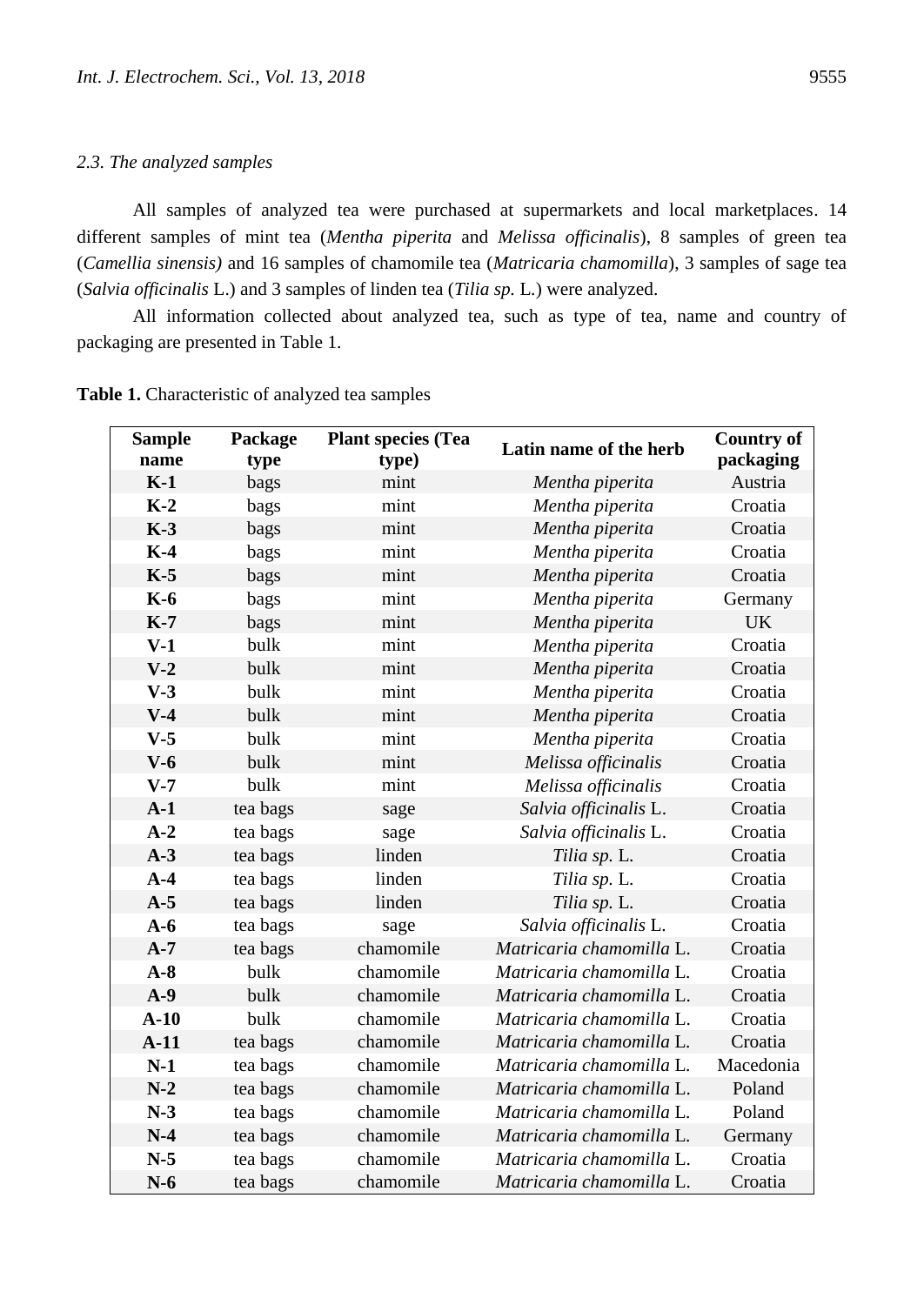| $N-7$  | tea bags | chamomile | Matricaria chamomilla L. | Croatia  |
|--------|----------|-----------|--------------------------|----------|
| $N-8$  | tea bags | chamomile | Matricaria chamomilla L. | Croatia  |
| $N-9$  | tea bags | chamomile | Matricaria chamomilla L. | Croatia  |
| $N-10$ | tea bags | chamomile | Matricaria chamomilla L. | Croatia  |
| $N-11$ | tea bags | chamomile | Matricaria chamomilla L. | Croatia/ |
| $N-12$ | tea bags | green tea | Camellia sinesis         | Croatia  |
| $N-13$ | tea bags | green tea | Camellia sinesis         | Ukraine  |
| $N-14$ | tea bags | green tea | Camellia sinesis         | Croatia  |
| $N-15$ | tea bags | green tea | Camellia sinesis         | Croatia  |
| $N-16$ | tea bags | green tea | Camellia sinesis         | Croatia  |
| $N-17$ | tea bags | green tea | Camellia sinesis         | Austria  |
| $N-18$ | tea bags | green tea | Camellia sinesis         | Croatia  |
| $N-19$ | tea bags | green tea | Camellia sinesis         | Russia   |

Ultrapure water was used for all measurements in order to be certain that measured metals come from tea. Sampling and pretreatment of examined tea samples was described earlier [10].

Due to the high acidity of microwaved samples (pH  $\approx$  0.5), 1.0 mL of each samples was partially neutralized by adding  $0.52$  mL of 10% NaOH and subsequently diluted by acetic buffer, pH = 4.75 for copper measurement mixed with  $0.1$  M NaNO<sub>3</sub> in 50 mL flask to keep both ionic strength and pH constant. In case of iron potentiometric measurements, 0.001 M perchloric acid was used with 0.1  $M$  NaNO<sub>3</sub>. During the measurement, solutions were constantly mixed, and temperature was kept constant at 25 °C. Measurements were finished as soon as potential had obtained a constant value. Final value given in an article represents a mean of five consecutive measurements.

#### **3. RESULTS AND DISCUSSION**

The collected potentiometric (POT) data for copper and iron contents in analyzed herbal samples are presented in Table 2, while atomic absorption spectroscopy (AAS) data were taken from our previous researches [10-12]. After collecting all data, a statistical evaluation of collected data was performed.

**Table 2.** Collected potentiometric (POT) and atomic absorption spectroscopy (AAS) data of copper and iron contents in herbal samples,  $\Delta$  represents difference between metal content measured by POT and AAS

|        | <b>POT</b>                   | AAS                           |                       |      | <b>POT</b>                 | AAS                        |                       |      |
|--------|------------------------------|-------------------------------|-----------------------|------|----------------------------|----------------------------|-----------------------|------|
| Sample | $c(Cu^{2+}$<br>/mol $L^{-1}$ | $c(Cu^{2+})$<br>/mol $L^{-1}$ |                       | $\%$ | $c(Fe3+)$<br>/mol $L^{-1}$ | $c(Fe3+)$<br>/mol $L^{-1}$ |                       | $\%$ |
| $K-1$  | $4.63\times10^{-3}$          | $4.54\times10^{-3}$           | $9.06\times10^{-5}$   | 2.00 | $5.35 \times 10^{-3}$      | $5.39\times10^{-3}$        | $4.25 \times 10^{-5}$ | 0.79 |
| $K-2$  | $6.20\times10^{-3}$          | $6.50\times10^{-3}$           | $2.97\times10^{-4}$   | 4.57 | $6.26\times10^{-3}$        | $6.30\times10^{-3}$        | $3.23\times10^{-5}$   | 0.51 |
| $K-3$  | $4.78\times10^{-3}$          | $4.88\times10^{-3}$           | $1.07\times10^{-4}$   | 2.19 | $6.53\times10^{-3}$        | $6.46\times10^{-3}$        | $7.23\times10^{-5}$   | 1.12 |
| $K-4$  | $4.89\times10^{-3}$          | $4.99\times10^{-3}$           | $9.56 \times 10^{-5}$ | 1.92 | $3.20\times10^{-3}$        | $3.21\times10^{-3}$        | $6.77\times10^{-6}$   | 0.21 |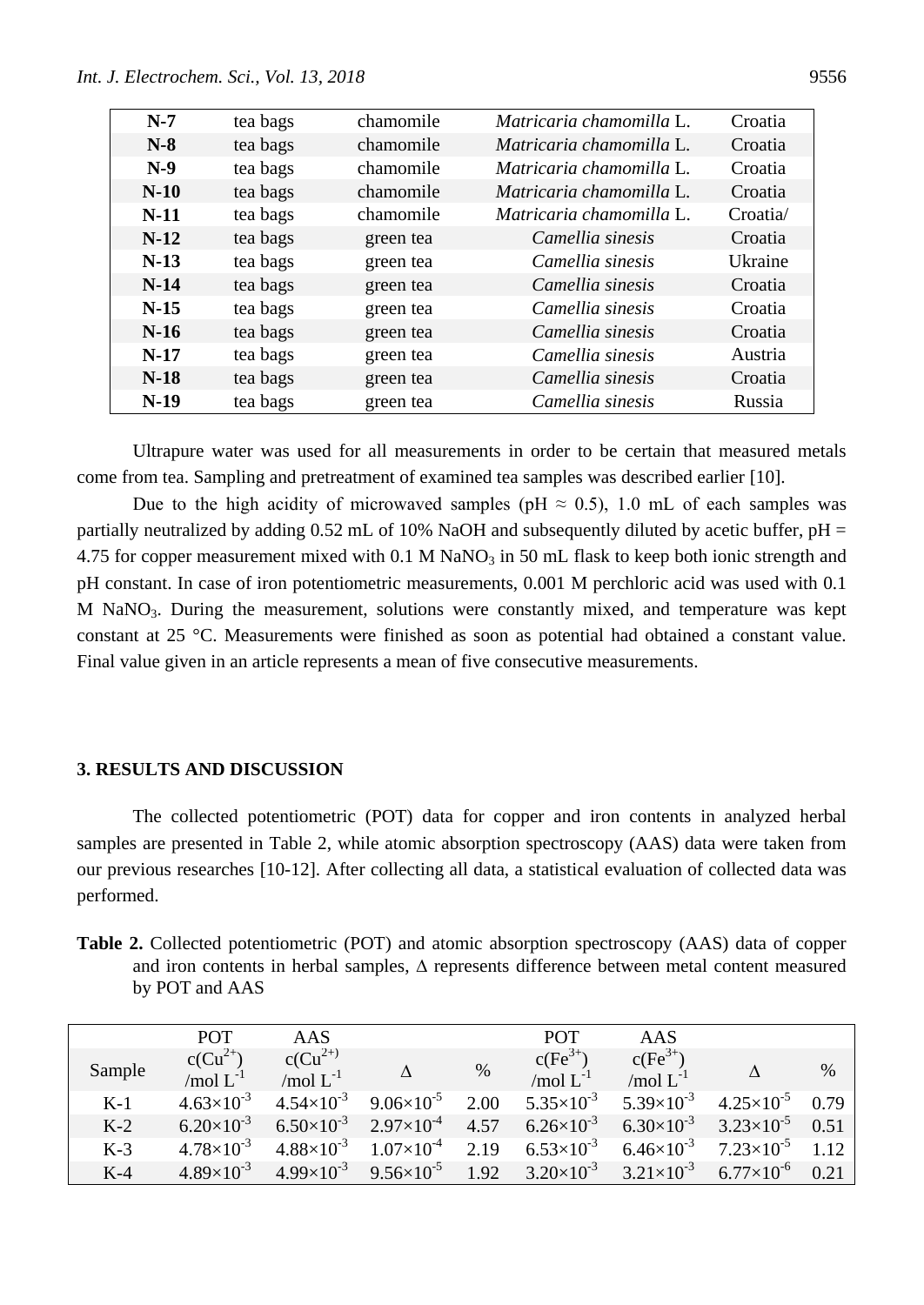| $K-5$  | $4.70\times10^{-3}$   | $4.89\times10^{-3}$   | $1.91\times10^{-4}$   | 3.90  | $8.95\times10^{-3}$   | $9.02\times10^{-3}$   | $7.81\times10^{-5}$   | 0.87 |
|--------|-----------------------|-----------------------|-----------------------|-------|-----------------------|-----------------------|-----------------------|------|
| $K-6$  | $8.85\times10^{-3}$   | $9.18 \times 10^{-3}$ | $3.29\times10^{-4}$   | 3.58  | $4.50\times10^{-3}$   | $4.45\times10^{-3}$   | $4.53\times10^{-5}$   | 1.02 |
| $K-7$  | $2.50\times10^{-3}$   | $3.00\times10^{-3}$   | $5.00\times10^{-4}$   | 16.69 | $2.74 \times 10^{-2}$ | $2.85 \times 10^{-2}$ | $1.09\times10^{-3}$   | 3.85 |
|        |                       |                       |                       |       |                       |                       |                       |      |
| $V-1$  | $6.98 \times 10^{-3}$ | $7.33\times10^{-3}$   | $3.49\times10^{-4}$   | 4.76  | $4.11 \times 10^{-3}$ | $4.19\times10^{-3}$   | $8.58\times10^{-5}$   | 2.05 |
| $V-2$  | $5.55 \times 10^{-3}$ | $5.69\times10^{-3}$   | $1.42\times10^{-4}$   | 2.49  | $1.30\times10^{-3}$   | $1.24\times10^{-3}$   | $6.03\times10^{-5}$   | 4.87 |
| $V-3$  | $9.74\times10^{-3}$   | $9.80\times10^{-3}$   | $6.28\times10^{-5}$   | 0.64  | $4.11 \times 10^{-3}$ | $4.17\times10^{-3}$   | $6.57\times10^{-5}$   | 1.58 |
| $V-4$  | $9.00\times10^{-3}$   | $9.50\times10^{-3}$   | $5.04\times10^{-4}$   | 5.31  | $1.54\times10^{-3}$   | $1.61\times10^{-3}$   | $6.41\times10^{-5}$   | 3.98 |
| $V-5$  | $7.50\times10^{-3}$   | $7.61\times10^{-3}$   | $1.15\times10^{-4}$   | 1.51  | $1.95\times10^{-2}$   | $1.92\times10^{-2}$   | $3.03\times10^{-4}$   | 1.58 |
| $V-6$  | $8.12\times10^{-3}$   | $8.65 \times 10^{-3}$ | $5.38\times10^{-4}$   | 6.21  | $4.61\times10^{-3}$   | $4.69\times10^{-3}$   | $8.22\times10^{-5}$   | 1.75 |
| $V-7$  | $9.00\times10^{-3}$   | $9.31\times10^{-3}$   | $3.10\times10^{-4}$   | 3.33  | $9.47\times10^{-4}$   | $9.57\times10^{-4}$   | $9.47\times10^{-6}$   | 0.99 |
|        |                       |                       |                       |       |                       |                       |                       |      |
| $A-1$  | $4.14\times10^{-4}$   | $4.78\times10^{-4}$   | $6.36\times10^{-5}$   | 13.31 | $2.46\times10^{-3}$   | $2.54\times10^{-3}$   | $8.67\times10^{-5}$   | 3.41 |
| $A-2$  | $4.63\times10^{-4}$   | $4.74 \times 10^{-4}$ | $1.15\times10^{-5}$   | 2.43  | $7.21 \times 10^{-3}$ | $7.32\times10^{-3}$   | $1.11 \times 10^{-4}$ | 1.52 |
| $A-3$  | $5.25\times10^{-4}$   | $5.39\times10^{-4}$   | $1.43\times10^{-5}$   | 2.65  | $8.80\times10^{-3}$   | $8.83\times10^{-3}$   | $3.06\times10^{-5}$   | 0.35 |
| $A-4$  | $5.59\times10^{-4}$   | $5.83\times10^{-4}$   | $2.40\times10^{-5}$   | 4.12  | $7.77\times10^{-3}$   | $7.77\times10^{-3}$   | $1.82\times10^{-6}$   | 0.02 |
| $A-5$  | $5.13\times10^{-4}$   | $5.27\times10^{-4}$   | $1.43\times10^{-5}$   | 2.71  | $2.56\times10^{-3}$   | $2.50\times10^{-3}$   | $6.33\times10^{-5}$   | 2.53 |
| $A-6$  | $3.74\times10^{-4}$   | $3.91\times10^{-4}$   | $1.76\times10^{-5}$   | 4.52  | $2.83\times10^{-3}$   | $2.94 \times 10^{-3}$ | $1.12\times10^{-4}$   | 3.82 |
| $A-7$  | $4.24\times10^{-4}$   | $4.34\times10^{-4}$   | $9.54\times10^{-6}$   | 2.20  | $2.71\times10^{-3}$   | $2.78\times10^{-3}$   | $6.86\times10^{-5}$   | 2.47 |
| $A-8$  | $3.98\times10^{-4}$   | $4.07\times10^{-4}$   | $9.12\times10^{-6}$   | 2.24  | $2.69\times10^{-3}$   | $2.72\times10^{-3}$   | $3.08\times10^{-5}$   | 1.13 |
| $A-9$  | $4.04\times10^{-4}$   | $4.16\times10^{-4}$   | $1.16\times10^{-5}$   | 2.78  | $2.69\times10^{-3}$   | $2.63\times10^{-3}$   | $5.74\times10^{-5}$   | 2.18 |
| $A-10$ | $4.31\times10^{-4}$   | $4.35\times10^{-4}$   | $4.54\times10^{-6}$   | 1.04  | $3.51\times10^{-3}$   | $3.54\times10^{-3}$   | $3.61\times10^{-5}$   | 1.02 |
| $A-11$ | $3.74\times10^{-4}$   | $3.88\times10^{-4}$   | $1.42\times10^{-5}$   | 3.65  | $2.22 \times 10^{-3}$ | $2.29\times10^{-3}$   | $6.65 \times 10^{-5}$ | 2.91 |
|        |                       |                       |                       |       |                       |                       |                       |      |
| $N-1$  | $1.14\times10^{-4}$   | $1.46\times10^{-4}$   | $3.21 \times 10^{-5}$ | 21.98 | $7.15\times10^{-3}$   | $7.22\times10^{-3}$   | $6.46\times10^{-5}$   | 0.90 |
| $N-2$  | $1.10\times10^{-4}$   | $1.24\times10^{-4}$   | $1.33\times10^{-5}$   | 10.74 | $4.14 \times 10^{-3}$ | $4.21 \times 10^{-3}$ | $6.97\times10^{-5}$   | 1.66 |
| $N-3$  | $6.92\times10^{-5}$   | $7.21\times10^{-5}$   | $2.85\times10^{-6}$   | 3.95  | $8.44 \times 10^{-3}$ | $8.48\times10^{-3}$   | $3.88 \times 10^{-5}$ | 0.46 |
| $N-4$  | $2.00\times10^{-4}$   | $2.01\times10^{-4}$   | $9.88\times10^{-7}$   | 0.49  | $1.04\times10^{-2}$   | $1.07\times10^{-2}$   | $3.24\times10^{-4}$   | 3.02 |
| $N-5$  | $1.41\times10^{-4}$   | $1.58\times10^{-4}$   | $1.73\times10^{-5}$   | 10.92 | $8.80\times10^{-3}$   | $8.72\times10^{-3}$   | $8.37\times10^{-5}$   | 0.96 |
| $N-6$  | $7.86\times10^{-5}$   | $1.11\times10^{-4}$   | $3.19\times10^{-5}$   | 28.89 | $5.81\times10^{-3}$   | $5.85 \times 10^{-3}$ | $3.73 \times 10^{-5}$ | 0.64 |
| $N-7$  | $9.89\times10^{-5}$   | $1.66 \times 10^{-4}$ | $6.72\times10^{-5}$   | 40.46 | $3.94 \times 10^{-3}$ | $3.96 \times 10^{-3}$ | $2.18 \times 10^{-5}$ | 0.55 |
| $N-8$  | $9.73 \times 10^{-5}$ | $1.60\times10^{-4}$   | $6.24 \times 10^{-5}$ | 39.06 | $4.04\times10^{-3}$   | $4.20\times10^{-3}$   | $1.63\times10^{-4}$   | 3.89 |
| $N-9$  | $9.81\times10^{-5}$   | $1.41\times10^{-4}$   | $4.27\times10^{-5}$   | 30.35 | $9.56 \times 10^{-3}$ | $9.63\times10^{-3}$   | $6.65\times10^{-5}$   | 0.69 |
| $N-10$ | $8.99\times10^{-5}$   | $1.28\times10^{-4}$   | $3.79\times10^{-5}$   | 29.64 | $2.60\times10^{-3}$   | $2.68 \times 10^{-3}$ | $7.44 \times 10^{-5}$ | 2.78 |
| $N-11$ | $9.21 \times 10^{-5}$ | $1.50\times10^{-4}$   | $5.76 \times 10^{-5}$ | 38.48 | $1.35\times10^{-3}$   | $1.38\times10^{-3}$   | $3.04 \times 10^{-5}$ | 2.20 |
| $N-12$ | $2.88\times10^{-4}$   | $3.17\times10^{-4}$   | $2.95\times10^{-5}$   | 9.30  | $9.96 \times 10^{-3}$ | $1.03\times10^{-2}$   | $3.30\times10^{-4}$   | 3.21 |
| $N-13$ | $2.70\times10^{-4}$   | $2.86\times10^{-4}$   | $1.54\times10^{-5}$   | 5.41  | $5.31\times10^{-3}$   | $5.43\times10^{-3}$   | $1.19\times10^{-4}$   | 2.19 |
| $N-14$ | $3.56 \times 10^{-4}$ | $3.67\times10^{-4}$   | $1.03\times10^{-5}$   | 2.82  | $4.61\times10^{-3}$   | $4.70\times10^{-3}$   | $9.02\times10^{-5}$   | 1.92 |
| $N-15$ | $1.98\times10^{-4}$   | $2.22\times10^{-4}$   | $2.37\times10^{-5}$   | 10.68 | $4.93\times10^{-3}$   | $4.69\times10^{-3}$   | $2.40\times10^{-4}$   | 5.12 |
| $N-16$ | $1.43\times10^{-4}$   | $1.65\times10^{-4}$   | $2.14 \times 10^{-5}$ | 12.98 | $3.31\times10^{-3}$   | $3.26 \times 10^{-3}$ | $4.90\times10^{-5}$   | 1.50 |
| $N-17$ | $3.80\times10^{-4}$   | $3.98 \times 10^{-4}$ | $1.88 \times 10^{-5}$ | 4.71  | $6.37\times10^{-3}$   | $6.87\times10^{-3}$   | $5.05\times10^{-4}$   | 7.35 |
| $N-18$ | $2.42\times10^{-4}$   | $2.45\times10^{-4}$   | $3.23 \times 10^{-6}$ | 1.32  | $5.18\times10^{-3}$   | $5.40\times10^{-3}$   | $2.25 \times 10^{-4}$ | 4.16 |
| $N-19$ | $2.90\times10^{-4}$   | $3.05 \times 10^{-4}$ | $1.49\times10^{-5}$   | 4.88  | $3.81\times10^{-3}$   | $3.96 \times 10^{-3}$ | $1.48\times10^{-4}$   | 3.74 |

The statistical analysis was carried out using the RStudio ver. 1.1.383 [15] software. The data for each measurement method followed a lognormal distribution. For analyzing the difference between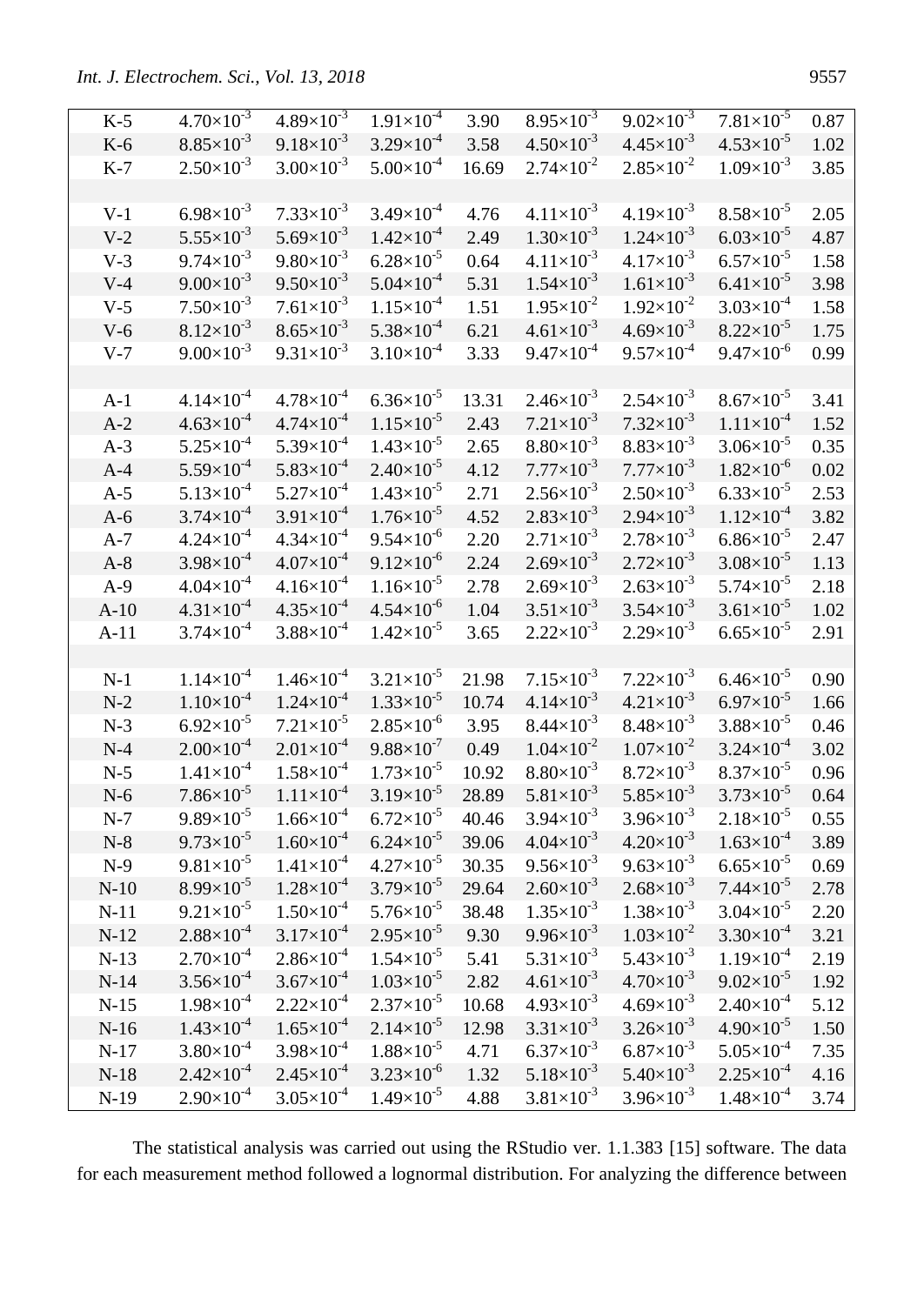two different measurement techniques (*N*=44) for the metal content (iron and copper), Passing-Bablok regression was chosen as a proposed model for comparison of methods based on robust, nonparametric model [16]. The linear relationship between the two methods was estimated using the Cusum test. The Pearson correlation coefficient was  $0.99$  ( $p<0.01$ ) for Fe and  $0.98$  ( $p<0.01$ ) for Cu. Inspection of the scatter diagram and regression equation shows that there is a small constant difference between two methods for measuring iron levels (figure 2) and copper levels (figure 3).



**Figure 2.** Passing-Bablok regression analysis of two methods for iron measurements



**Passing Bablok Regression** 

**Figure 3.** Passing-Bablok regression analysis of two methods for copper measurements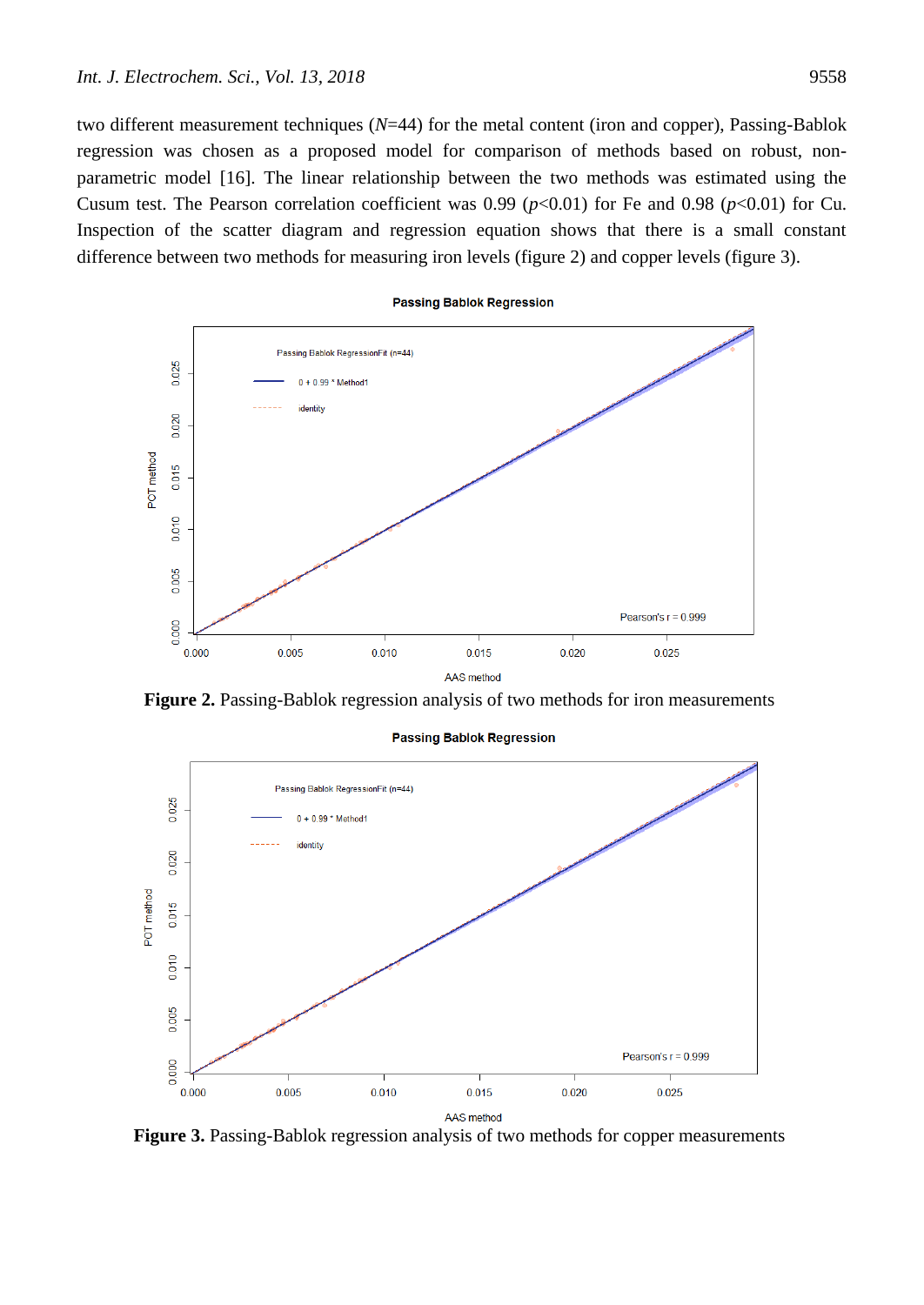## **Table 3.** Descriptives

|               | Method 1                                    | Method 2                                    |
|---------------|---------------------------------------------|---------------------------------------------|
|               | AAS                                         | <b>POT</b>                                  |
| Fe levels     |                                             |                                             |
| Min-Max       | $9.566\times10^{-4}$ -2.847 $\times10^{-2}$ | $9.471\times10^{-4}$ -2.738 $\times10^{-2}$ |
| Mean $\pm$ SD | $5.838\times10^{-3}$ ±4.83 $\times10^{-3}$  | $5.760\times10^{-3}$ ±4.717 $\times10^{-3}$ |
| Median (IQR)  | $4.569\times10^{-3}$                        | $4.554\times10^{-3}$                        |
|               |                                             |                                             |
| Cu Levels     |                                             |                                             |
| Min-Max       | $7.208\times10^{-5}$ -9.799 $\times10^{-3}$ | $6.923\times10^{-5}$ -9.736 $\times10^{-3}$ |
| Mean $\pm$ SD | $2.382\times10^{-3} \pm 3.321\times10^{-3}$ | $2.288\times10^{-3} \pm 3.214\times10^{-3}$ |
| Median (IQR)  | $4.115\times10^{-4}$                        | $4.012\times10^{-4}$                        |

**Table 4.** Passing-Bablok regression (AAS method and POT method) parameters

|           | Lower threshold 95%    | Upper threshold 95%   |
|-----------|------------------------|-----------------------|
| Fe Levels |                        |                       |
| Intercept | $-7.358\times10^{-5}$  | $5.935\times10^{-5}$  |
| Slope     | $9.728 \times 10^{-1}$ | 1.003                 |
|           |                        |                       |
| Cu Levels |                        |                       |
| Intercept | $-2.815\times10^{-5}$  | $-3.026\times10^{-6}$ |
| Slope     | $9.635 \times 10^{-1}$ | $9.953\times10^{-1}$  |

In the end, it could be stated that the statistical difference between potentiometric and AAS results, Table 3 and Table 4, has not been found.

The aim of this work was to prove applicability of potentiometric determinations in comparison to AAS determination. Literature search [17] shows that even in the last decade there was only one paper that dealt with the comparison between the mentioned methods. In that paper [17] AAS was used for validation of newly "homemade" membranes for ion-selective electrodes (ISE). Herein we proposed, statistically checked and approved the use of commercially available ISEs for control and implementation in quality control of technological process. On the other hand, it is important to explain why we have decided for commercially available ISEs. The reason is very simple, due to the guarantee and technical support behind the commercially available ISEs, big producers should buy them instead of preparation and use of "home-made" ISEs. Implementation of "home-made" ISEs in complex technological process is often demanding and could have unexpected and unpredictable results during the work.

Nevertheless, it is notable to mention and establish that potentiometry is inexpensive, simple, fast, not requiring a specifically trained operator. This information is very valuable. On the other hand, potentiometric methods could be automated and could significantly increase the number of determinations per time unit by implementing in various flow injection methods, e.g. [18, 19].